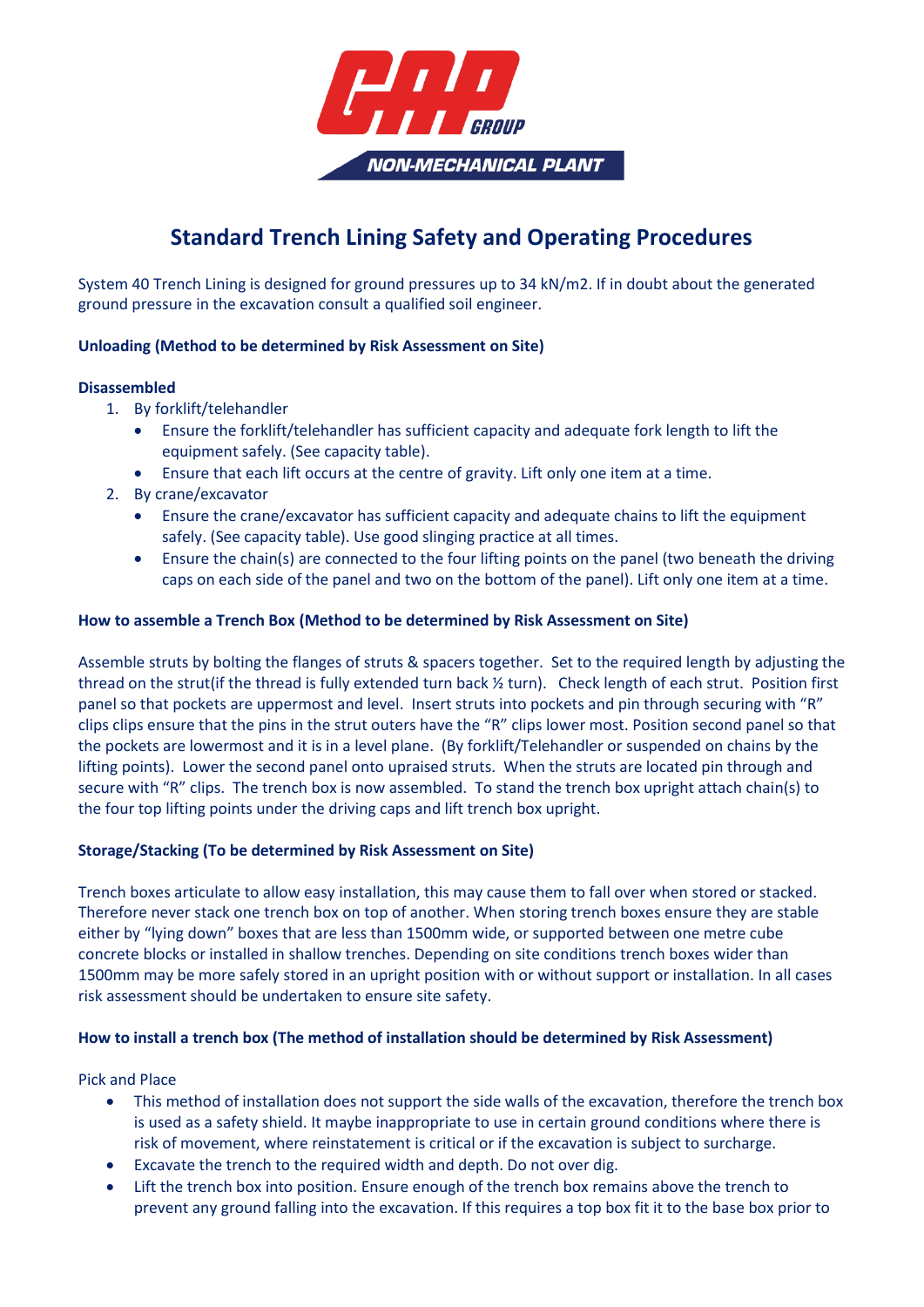installation, ensure base box is adequately supported or bench the excavation to allow the top box to be attached in safety then dig out the benching and push box down into position.

- Batter back the unsupported ends of the trench or install trench sheeting and walers to support the ends. DO NOT SIDE LOAD THE TRENCH BOX STRUTS IT MAY CAUSE FAILURE.
- Do not enter excavation until installation is complete and declared safe.

#### Dig and Push

- This method of installation supports the side walls of the excavation and should be the preferred method of installation.
- Dig a starter hole approximately 1.0 metre deep and long enough to accept the trench box.
- Lift the trench box into the starter hole. Ensure the panels remain vertical.
- Push the back of the excavator onto the driving caps of each panel to push the panel into the ground. Push each panel in turn until it reaches the limit of its movement.
- Then excavate beneath the panel and push down again. Repeat the process until the required depth is achieved. Ensure enough of the trench box remains above the trench to prevent any ground falling into the trench. (See "How to add a top box")
- Only push on the driving caps, pushing elsewhere on the panel may cause severe damage to the panel and the bucket.
- Batter back the unsupported ends of the trench to the angle of repose or a closing panel to support the ends. NEVER SIDE LOAD THE TRENCH BOX STRUTS IT MAY CAUSE FAILURE.
- Do not enter the excavation until installation is complete and declared safe.

#### **Compaction**

Over time the walls of the excavation may close in on the trench box, it is therefore recommended to ease the trench box by slightly lifting it prior to compaction to prevent compaction causing the trench box becoming stuck. Never compact more than one third up the face of the trench box then raise it before continuing. Always be aware that compaction may damage the inner faces of the trench box.

#### **Extraction (The method of extraction should be determined by Risk Assessment)**

Due to consolidation it may be more difficult to extract the trench box than installing it. Use only the extraction/lifting points located on the underside of the driving cap. Ensure that the chain sling is strong enough to undertake this operation. Be aware that chains may snap if improperly used and cause severe injury, therefore never allow personnel in the vicinity of the lift.

Methods of extraction (listed in increasing difficulty of extraction)

- 1) Straight pull: Attach the chain sling to the two extraction/lifting points on each panel and lift the trench box using four legs of the chain sling.
- 2) Half pull: Attach the chain sling to the two extraction /lifting points on one panel only and lift that panel. When it has reached it maximum movement remove the chain sling and connect it to the other panel and lift. Repeat the procedure until the trench box is extracted.
- 3) Single pull: Attach a single leg of chain sling to an extraction/lifting point and raise the corner of each panel in turn, when the trench box moves freely remove the trench box by method 1.0).

#### **How to add a top box (The method of adding a top box should be determined by Risk Assessment)**

- If adding a top box whilst the base is outside the excavation, ensure the trench box is adequately supported (see "How to install a trench box").
- Lift the top box so that the panel connectors hang down.
- Locate the panel connectors in the pockets at the top of the panel.
- Pin through the panel connectors and the panel pocket. Ensure the pins are secured with "R" clips, the box is now ready for use.